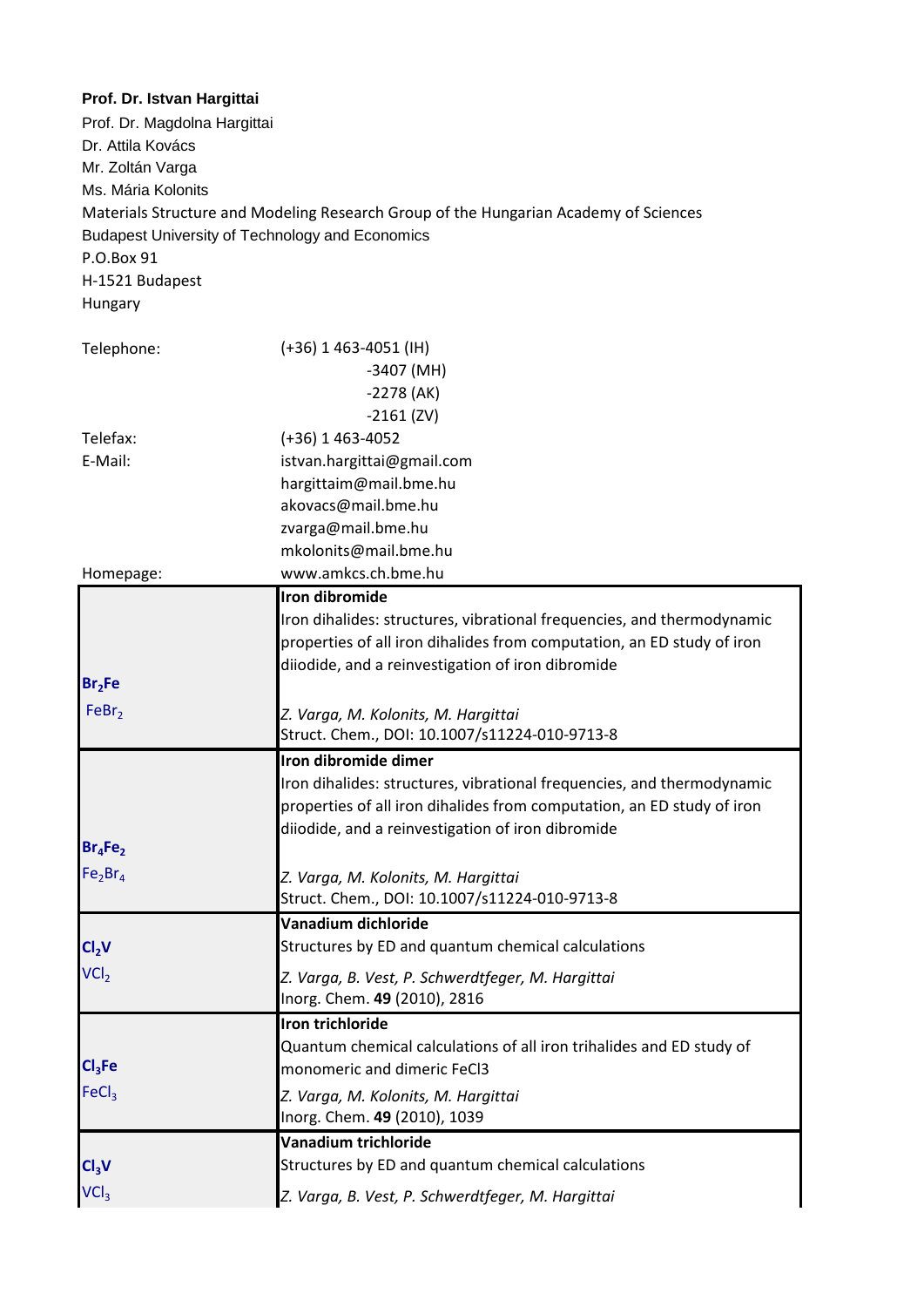|                                 | Inorg. Chem. 49 (2010), 2816                                                                                                                                                                                                                                         |
|---------------------------------|----------------------------------------------------------------------------------------------------------------------------------------------------------------------------------------------------------------------------------------------------------------------|
|                                 | Iron trichloride dimer                                                                                                                                                                                                                                               |
| $Cl_6Fe_2$                      | Quantum chemical calculations if all iron trihalides and ED                                                                                                                                                                                                          |
| Fe <sub>2</sub> Cl <sub>6</sub> | Z. Varga, M. Kolonits, M. Hargittai                                                                                                                                                                                                                                  |
|                                 | Inorg. Chem. 49 (2010), 1039                                                                                                                                                                                                                                         |
|                                 | Dysprosium triiodide                                                                                                                                                                                                                                                 |
|                                 | Computational, vibrational spectroscopic, and ED study of monomeric                                                                                                                                                                                                  |
| DyI <sub>3</sub>                | and dimeric Dyl3                                                                                                                                                                                                                                                     |
| Dyl <sub>3</sub>                | Z. Varga, C.P. Groen, M. Kolonits, M. Hargittai<br>Dalton Trans. 39 (2010), 6221                                                                                                                                                                                     |
|                                 | Dysprosium triiodide dimer                                                                                                                                                                                                                                           |
| $Dy_2I_6$                       | Computational, vibrational spectroscopic, and ED study of monomeric<br>and dimeric Dyl3                                                                                                                                                                              |
| $Dy_2I_6$                       | Z. Varga, C.P. Groen, M. Kolonits, M. Hargittai<br>Dalton Trans. 39 (2010), 6221                                                                                                                                                                                     |
|                                 | <b>Iron diiodide</b>                                                                                                                                                                                                                                                 |
|                                 | Iron dihalides: structures, vibrational frequencies, and thermodynamic                                                                                                                                                                                               |
|                                 | properties of all iron dihalides from computation and an ED study of iron                                                                                                                                                                                            |
| FeI <sub>2</sub>                | diiodide                                                                                                                                                                                                                                                             |
| FeI <sub>2</sub>                | Z. Varga, M. Kolonits, M. Hargittai<br>Struct. Chem., DOI: 10.1007/s11224-010-9713-8                                                                                                                                                                                 |
|                                 | Iron diiodide dimer                                                                                                                                                                                                                                                  |
|                                 | Iron dihalides: structures, vibrational frequencies, and thermodynamic                                                                                                                                                                                               |
| Fe <sub>2</sub> I <sub>4</sub>  | properties of all iron dihalides from computation and an ED study of iron                                                                                                                                                                                            |
| Fe <sub>2</sub> I <sub>4</sub>  | diiodide                                                                                                                                                                                                                                                             |
|                                 | Z. Varga, M. Kolonits, M. Hargittai<br>Struct. Chem., DOI: 10.1007/s11224-010-9713-8                                                                                                                                                                                 |
|                                 | Lanthanum triiodide                                                                                                                                                                                                                                                  |
| $I_3$ La                        | On the thermal expansion of molecules                                                                                                                                                                                                                                |
| $\mathsf{Lal}_3$                | Z. Varga, M. Hargittai, L. S. Bartell<br>Struct. Chem., DOI: 10.1007/s11224-010-9699-2                                                                                                                                                                               |
|                                 | <b>Benzene derivatives</b>                                                                                                                                                                                                                                           |
|                                 | Comparison of the molecular structures of five benzene derivatives as<br>determined independently by gas-phase electron diffraction in two<br>different laboratories: a perspective<br>A. R. Campanelli, A. Domenicano, I. Hargittai<br>Struct. Chem. 21 (2010), 803 |
|                                 | <b>Caesium halides</b>                                                                                                                                                                                                                                               |
|                                 | Matrix-isolation FT-IR study of $(CsBr)(n)$ and $(Csl)(n)$ (n=1-3)                                                                                                                                                                                                   |
|                                 | C. P. Groen, A. Kovacs                                                                                                                                                                                                                                               |
|                                 | Vib. Spectrosc. 54 (2010), 30                                                                                                                                                                                                                                        |
|                                 | Structures beyond crystals                                                                                                                                                                                                                                           |
|                                 | I. Hargittai<br>J. Mol. Struct. 21 (2010), 81                                                                                                                                                                                                                        |
|                                 | Linus Pauling's quest for the structure of proteins                                                                                                                                                                                                                  |
|                                 | I. Hargittai                                                                                                                                                                                                                                                         |
|                                 | Struct. Chem. 21 (2010), 1                                                                                                                                                                                                                                           |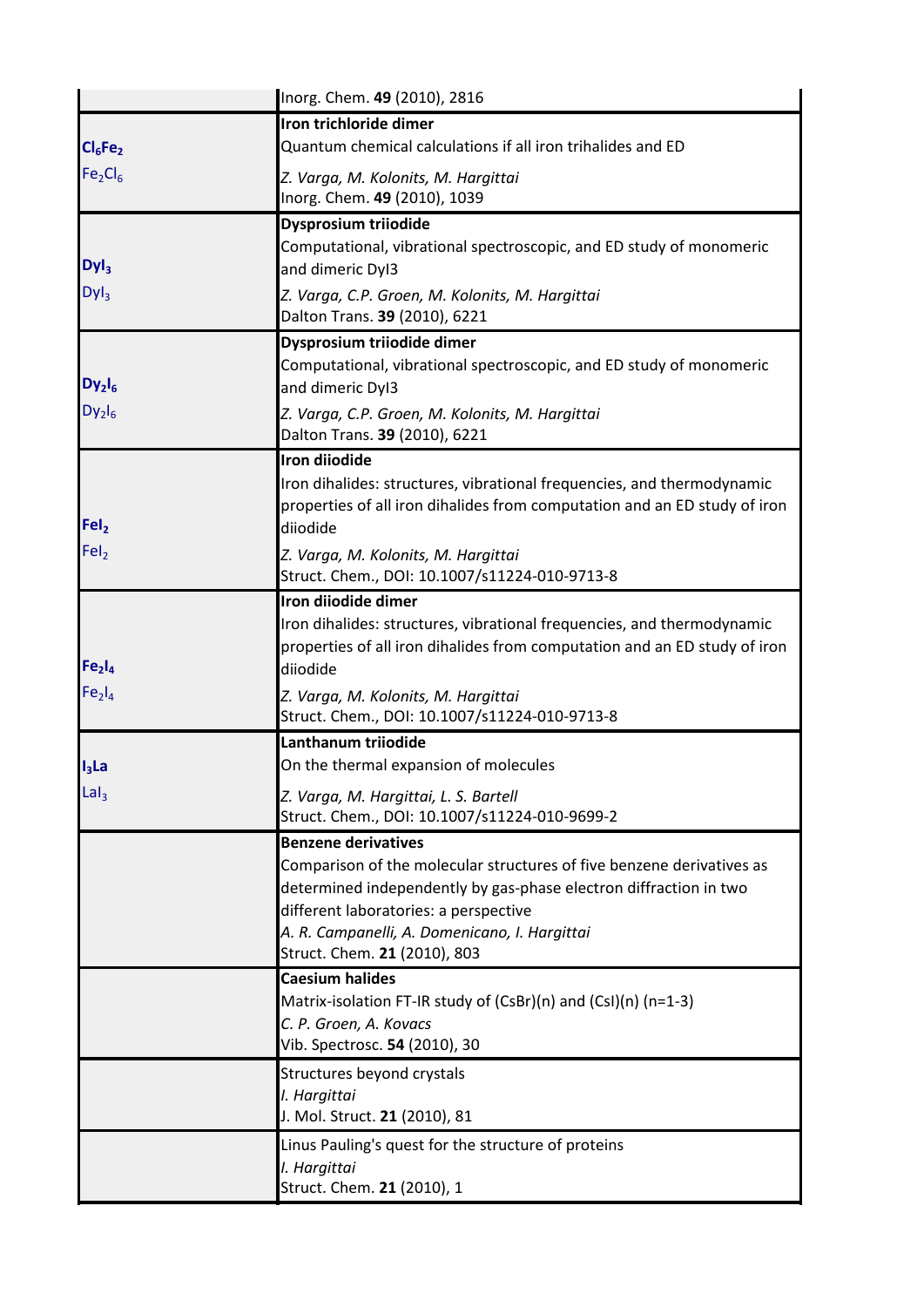| Pioneer of hyaluronan structural chemistry and other studies of<br>polysaccharides: Torvard C. Laurent (1930-2009)<br>I. Hargittai<br>Struct. Chem. 21 (2010), 471                                   |
|------------------------------------------------------------------------------------------------------------------------------------------------------------------------------------------------------|
| Lev V. Vilkov (1931-2010)—Scientist, Friend, Editorial Board member<br>I. Hargittai<br>Struct. Chem. 21 (2010), 469                                                                                  |
| The Human Genome Project-A triumph (also) of structural chemistry: On<br>Victor McElheny's new book, Drawing the Map of Life                                                                         |
| I. Hargittai<br>Struct. Chem. 21 (2010), 667                                                                                                                                                         |
| The Last Boat from Lisbon: Conversations with Peter D. Lax<br>I. Hargittai<br>Math. Intell. 32 (2010), 24                                                                                            |
| More than design science-design in science: Hommage a Gyorgy Kepes                                                                                                                                   |
| I. Hargittai<br>Struct. Chem. 21 (2010), 901                                                                                                                                                         |
| Graphene 2010<br>I. Hargittai<br>Struct. Chem. 22 (2011), in press                                                                                                                                   |
| Marie Sklodowska Curie and the Year of Chemistry<br>I. Hargittai<br>Struct. Chem. 22 (2011), in press                                                                                                |
| Geometry and models in chemistry<br>I. Hargittai<br>Struct. Chem. 22 (2011), in press                                                                                                                |
| Aleksandr Mikhailovich Butlerov and chemical structure: Tribute to a<br>scientist and to a 150-year old concept<br>I. Hargittai<br>Struct. Chem. 22 (2011), in press                                 |
| <b>Book</b><br>Judging Edward Teller: A Closer Look at One of the Most Influential<br>Scientists of the Twentieth Century<br>I. Hargittai<br>Prometheus Books, Inc.: New York, U.S.A., 2010. 575 pp. |
| <b>Book</b><br>Drive and Curiosity<br>I. Hargittai<br>Prometheus Books, Inc., 2011                                                                                                                   |
| <b>Book chapter</b><br><b>Nobel Prize</b><br>I. Hargittai<br>in: Encyclopedia of Global Studies, SAGE Publications, 2011.                                                                            |
| A life in structural chemistry: Hommage a Lev V. Vilkov<br>I. Hargittai, A. L. Vilkova                                                                                                               |